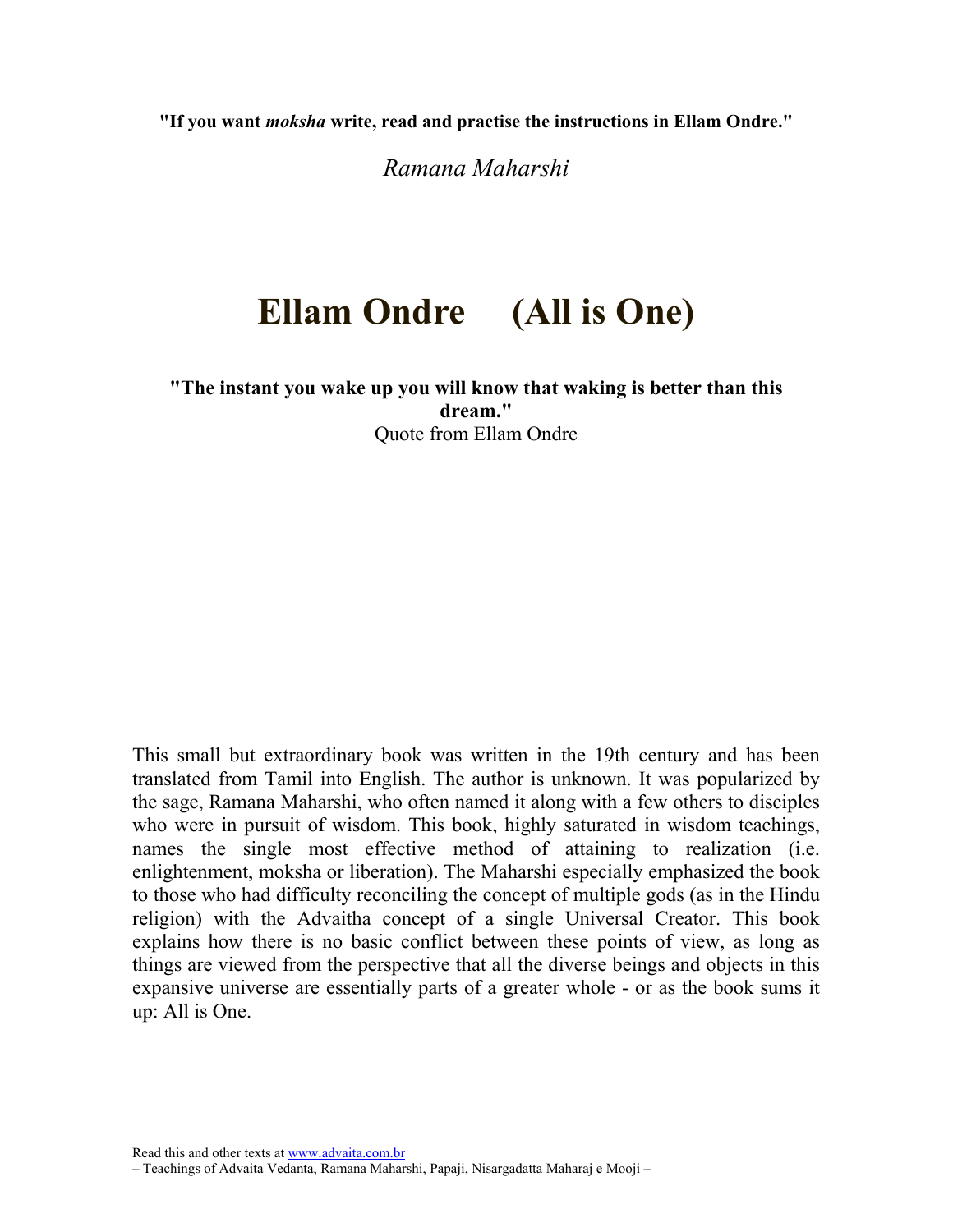## **Preface**

MEN court happiness and shun misery. It is the same with other beings also. This holds good for the common run of mankind. But the higher order is bent upon right conduct, enduring patiently the good or evil that it may bring. Fellowship with these will be lasting, whereas fellowship with ordinary people will not be. Good will result to the world through fellowship with the higher order only.

The question then arises: "What is right?'' The point is important, but the answer has not been found. Why? Because what is right is determined by circumstances. However comprehensive a work may be written on the subject, there will always be circumstances not envisaged by the author. Therefore it becomes necessary to realize that state which will enable us to assess the various conditions and determine what is right.

That state is one only. There are no states like it. Although it is single, it is extraordinary that the worldly wise consider it exceedingly rare. Nothing can be more extraordinary than this. That unique state is very clearly taught in the Upanishads. In this book I have put down the same truth according to my understanding. I have considered it my duty. I do not claim originality. The six chapters of this book are so closely interrelated that some point which may be expected in one chapter may be found in another. Again a few points which may not be clear on a superficial reading will become clear upon closer study. More may be gathered from major works or Sages.

#### Universal Mother, Master true, save us!

 $--- = =$  The Author = = =  $---$ 

<sup>–</sup> Teachings of Advaita Vedanta, Ramana Maharshi, Papaji, Nisargadatta Maharaj e Mooji –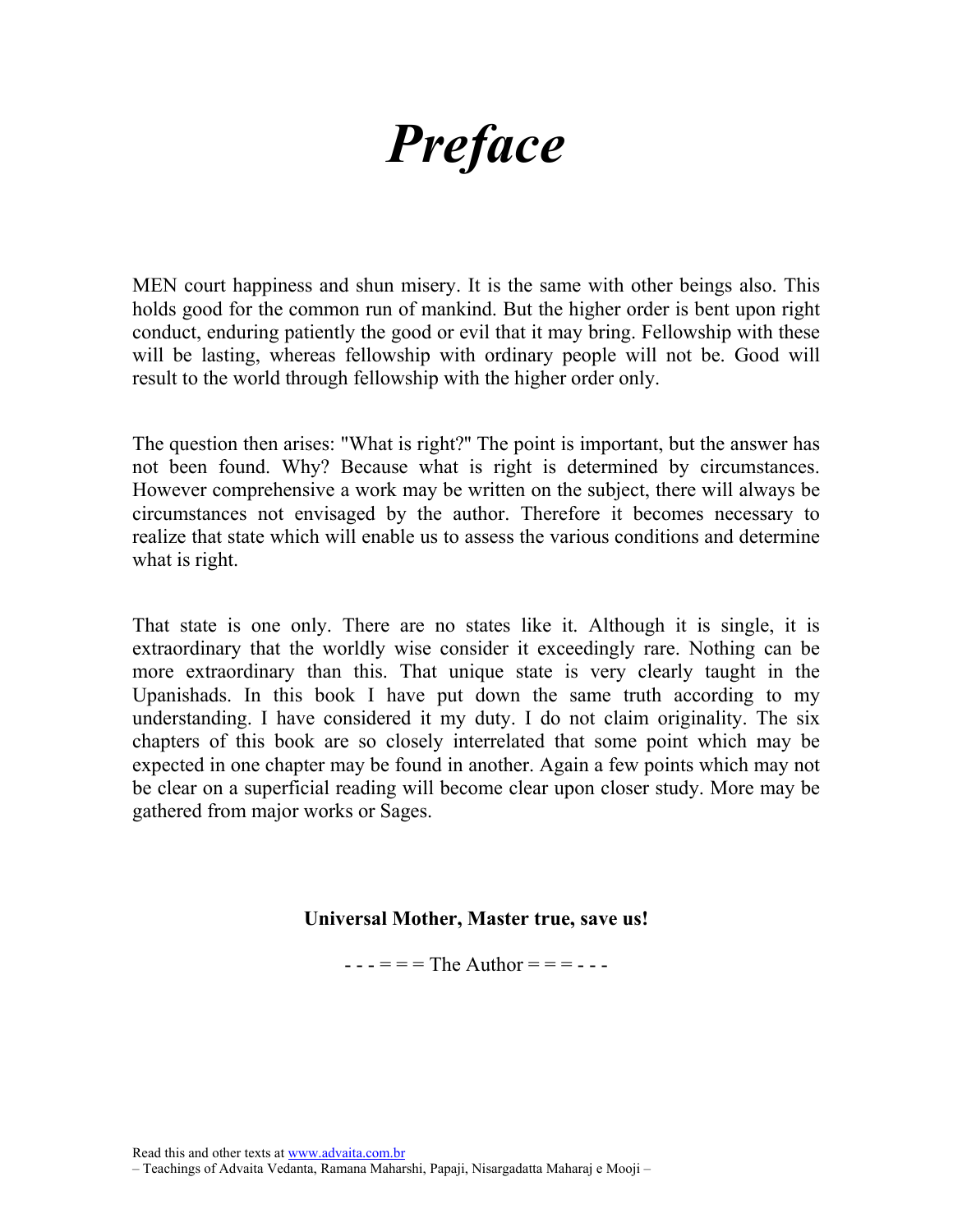# I. UNITY

1. All including the world seen by you and yourself, the seer of the world, is one only.

2. All that you consider as I, you, he, she and it, is one only.

3. What you consider to be sentient beings and what you consider to be insentient, such as earth, air, fire and water is all one.

4. The good which is derived by your considering all as one cannot be had by considering each as separate from the other. Therefore all is one.

5. The knowledge of the unity of all, is good for you and good for others as well. Therefore all is one.

6. He who sees "I am separate," "you are separate," "he is separate" and so on, acts one way to himself and another way to others. He cannot help doing so. The thought "I am separate, others are separate" is the seed from which grows the tree of differing actions in relation to different persons. How can there be any lapse from righteousness for a person who knows the unity of himself with others? As long as the germ of differentiation is there, the tree of differing actions will flourish, even unawares. Therefore give up differentiation. All is one only.

7. Ask: "If in the world all things appear different, how can I consider all as one? Is there any way of gaining this knowledge?" The reply is: "In the same tree we see leaves, flowers, berries and branches, different from one another, yet they are all one because they are all included in the word 'tree'. Their root is the same; their sap is the same. Similarly, all things, all bodies, all organisms are from the same source and activated by a single life principle." Therefore all is one.

8. Oh good man! Is the statement that "All is one," good or evil? Think for yourself. Just as the person will always be righteous who regards himself like others and others like himself, how can any evil attach itself to him who knows himself to be others and the others to be himself? Tell me if there is any better way for obtaining good than the knowledge of unity? Certainly other methods cannot be as good as this one. How can anyone love others more than when knowing them to be himself, to know them in unity-love as unity, for they are truly one.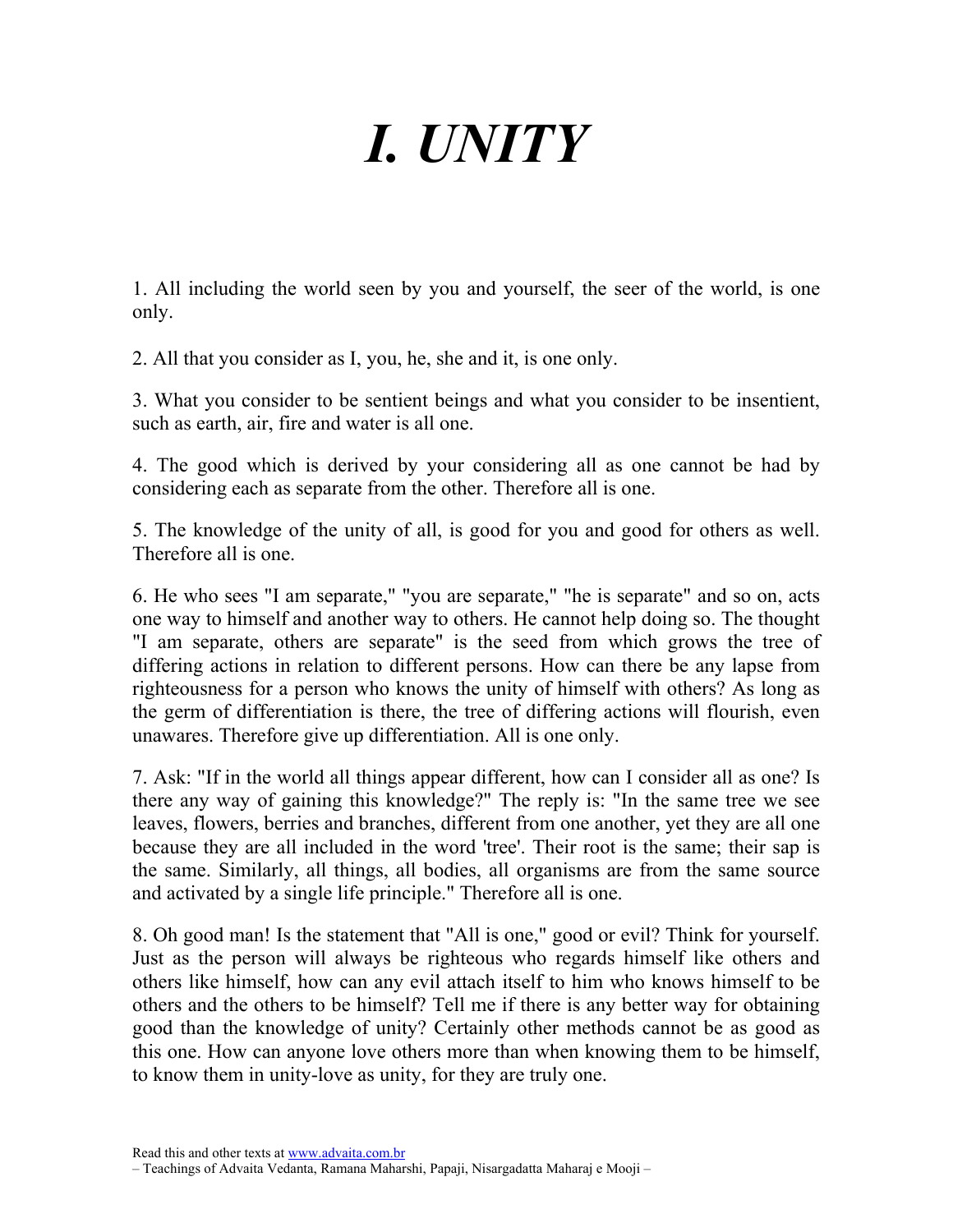9. Who can share the mental peace and freshness of the knower of unity? He has no cares. The Good of all is his own good. A mother considers her children's well-being to be her own well-being. Still, her love is not perfect because she thinks she is separate and her children are separate. The love of a Sage, who has realized the unity of all, far excels even the love of a mother. There is no other means of gaining such love than the knowledge of unity. Therefore all is one.

10. Know that the world as a whole is your undecaying body and that you are the everlasting life of the whole world. Tell me if there is any harm in doing so? Who fears to go the harmless way? Be courageous. The Vedas teach this very truth. There is nothing but yourself. All good will be yours. Yea, you become the good itself. All that others gain from you will be good only. Who will work evil to his own body and soul? A remedy is applied if there is an abscess in the body. Even if the remedy is painful, it is meant to do good only. Such will be some of your actions; they will also be for the good of the world. For that reason, you will not be involved in differentiation. I put it briefly: The knower of unity will act as one should. In fact, the knowledge of unity makes him act. He cannot err. In the world, he is God made visible.

All is one.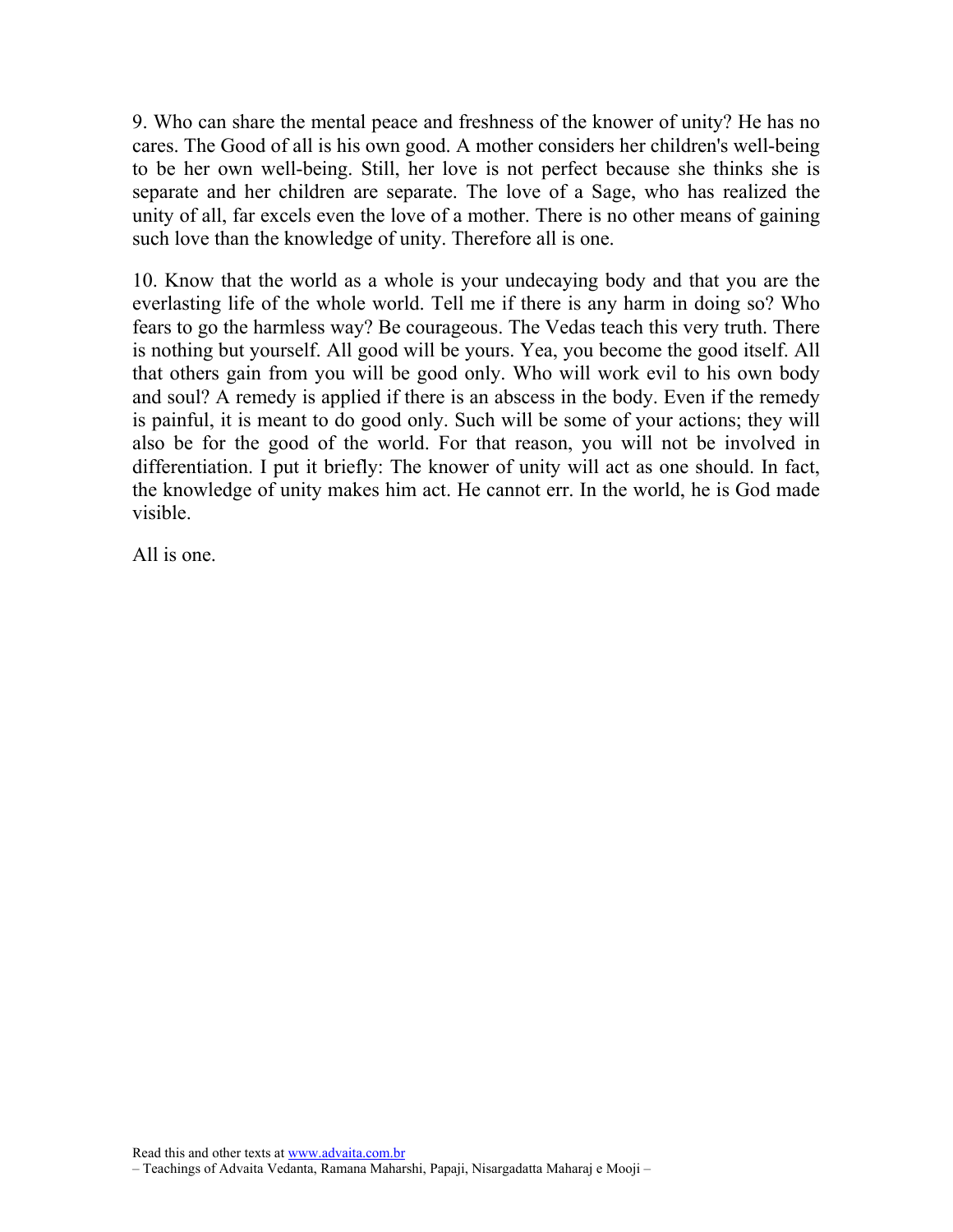# II. YOU

1. Who are you? Are you this body? If so, why are you not aware of a serpent crawling on it when you are in deep sleep? So then can you be this body? No, certainly not. You must be other than this body.

2. Sometimes in sleep you dream. There you identify yourself with someone. Can you be that one? You cannot be. Otherwise, what becomes of that individual on your waking? You are not he. Furthermore, you are ashamed of having identified yourself with him. Clearly, you are not that particular person. You are the one that stands apart from him.

3. Recall the state of dreamless slumber. What is your state then? Can that be your true nature? Surely you will not subscribe to this belief. Why? Because you are not so foolish as to identify yourself with the massive darkness which obstructs you from knowing the state you are in. Discerned by the intellect from the things around, how can you admit yourself to be the same as ignorance or blank? Or, how can it truly be your real nature? It cannot be. You are the knower who knows that this state remains one of dense darkness veiling your true nature. How can you be that which you have experienced and condemned? Therefore you are not the dark ignorance of deep sleep. You stand apart from this too.

4. When it is said that even this gross body is not you, can you be any other thing which is yet farther away from you? In the same way that you are not this gross body, you are not anything farther from the body, nor the dream person, nor the ignorance of deep sleep. You are distinct from these three states and this world.

5. These three states can be reduced to two conditions only-namely, the one of the subject and object, and the other is the unawareness of the subject itself. The former includes the waking and dream states, whereas the latter represents deep slumber. All your experiences are comprised in these two conditions only. Both of them are foreign to you. Your true nature remains distinct from them.

6. If you ask what that is, it is called turiya, which means the fourth state. Why is this name used? This name is proper because it seems to say the three states of your experience-waking, dream and deep sleep-are foreign to you and your true state is the fourth, which is different from these three. Should the three states, waking, dream and deep sleep, be taken to form one long dream, the fourth state represents the waking from this dream. Thus it is more withdrawn than deep sleep, also more wakeful than the waking state. Therefore your true state is that fourth one which is

<sup>–</sup> Teachings of Advaita Vedanta, Ramana Maharshi, Papaji, Nisargadatta Maharaj e Mooji –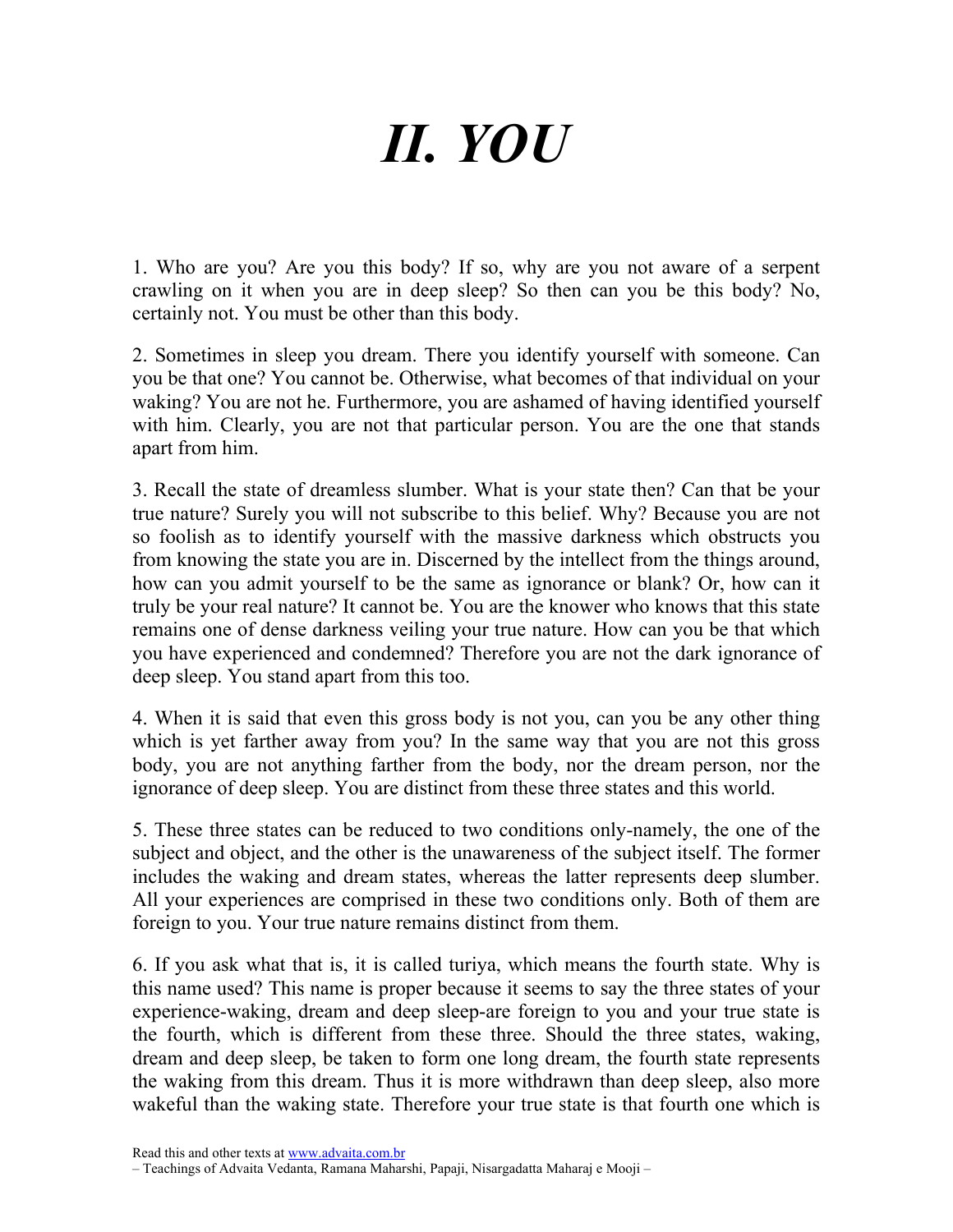distinguished from the waking, dream and deep sleep states. You are that only. What is this fourth state? It is knowledge which does not particularize anything. It is not unaware of itself. That is to say, the fourth state is Pure Knowledge which is not conscious of any object, but not unconscious itself. Only he who has realized it even for a trice, has realized the Truth. You are that only.

8. What is there more for him who has gained the fourth state? Practically, it is not possible for anyone to remain forever in that state, that is, the state of no particular knowledge. He who has realized the fourth state later wakes up in this world, but for him this world is not as before. He sees that what he realized as the fourth state, shines forth as all this. He will not imagine this world as distinct from that Pure Knowledge. Thus what he saw within, he now sees without in a different form. In the place of the differentiation of old, he is now established in the state of nondifferentiation everywhere. Now, he is all. There is nothing distinct from himself. His eyes closed or open, howsoever the things may change, his state remains unchanged. This is the state of Brahman. This is the natural eternal state. You are that ever-true state.

9. There is nothing beyond this state. The words, 'inward' and 'outward' have no meaning for him. All is one. His body, speech and mind cannot function selfishly. Their workings will be grace for the good of all. The fragmentary "I" is lost forever. His ego can never revive. Therefore he is said to be liberated here and now. He does not live because his body lives, nor does he die because his body dies. He is eternal. There is nothing other than he. You are He.

10. Who is God? He is grace. What is Grace? Awareness without the fragmentary ego. How can one know that there is such a state? Only if one realizes it. The Vedas laud such a one as having realized God and become one with Him. Therefore the greatest good that one can derive from the world and the greatest good which one can render unto it, is to realize this state. In fact, there are no states besides this. They appear in the state of ignorance. For him who knows, there is one state only. You are that.

<sup>–</sup> Teachings of Advaita Vedanta, Ramana Maharshi, Papaji, Nisargadatta Maharaj e Mooji –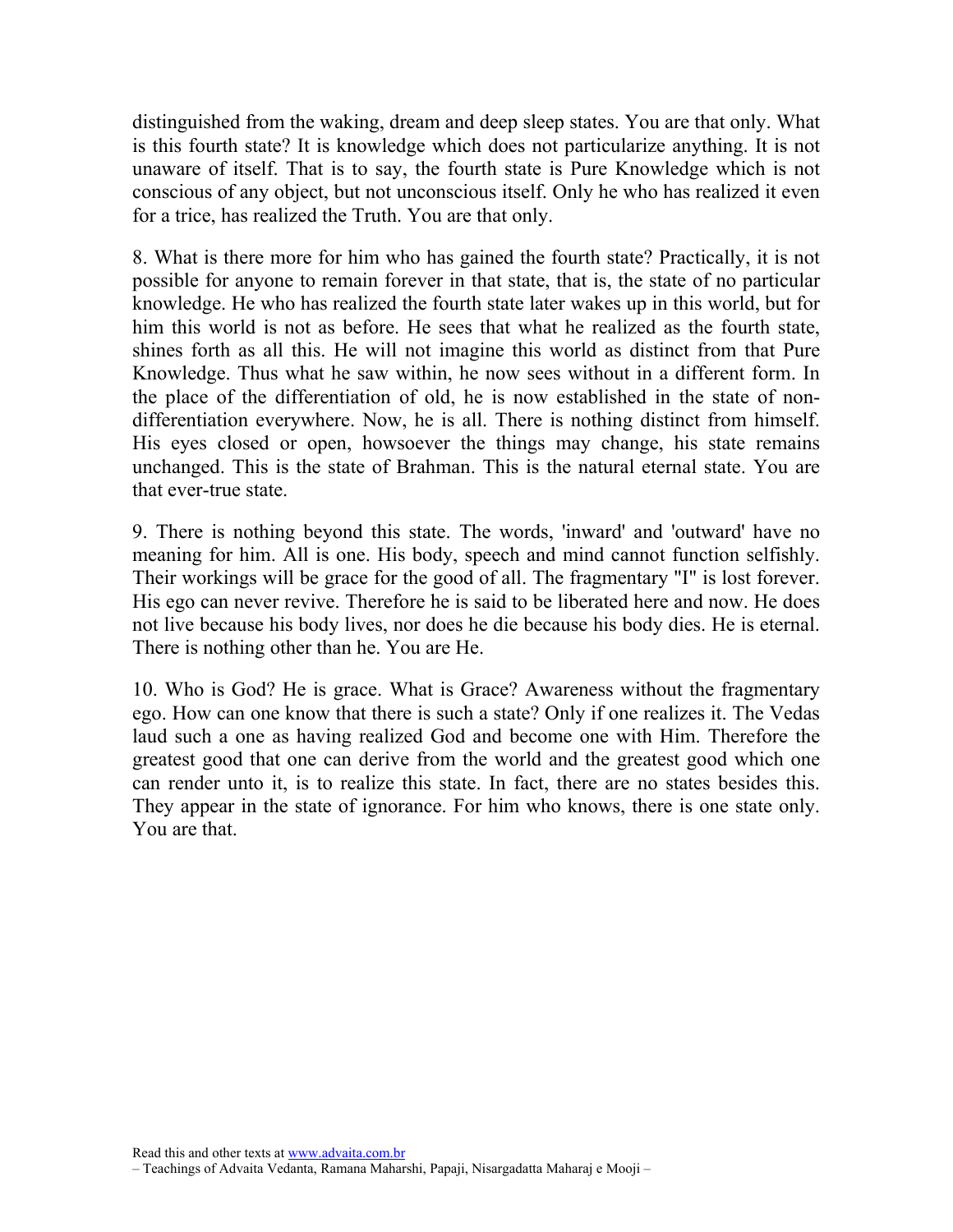# III. GOD

1. Who is God? God is He who has transcended all that is seen by us. If transcending this world, is there no relation between Him and this world? Not a particle here is unrelated to Him. Then what is meant by transcending the world? The world comprises us and the objects seen by us. In other words, the animate and inanimate together form the world. What shall we say of Him who created the beings and things? Of these two, we say the conscious beings to be superior. All that we can apprehend is that He belongs to the highest order of beings known to us. Our intellect cannot proceed further. Thus, our Creator is superior to us; He cannot be apprehended by our intellect; therefore His Name, Transcended Being, "Kadawul," means that He surpasses our intellect. Hence His Name is "Kadawul" - Transcended Being.

2. Can God then not be made known to us? Not quite so. In a way, He is known to us. This much of His Grace is enough for us. We have no need for all His Greatness. He has made known so much of His Greatness as will suffice to eradicate our misery. There is no reason for Him to reveal a jot more of His Power than is necessary to remedy our defects in the present state. Thus He is known according to our needs. Nay, He is in our grasp. However limitless, He is within reach of our knowledge to some extent.

3. What is it which brings Him within reach of our knowledge? That He is known as Being-Consciousness-Bliss.

Being denotes that which is imperishable, that which exists forever. Should He become nonexistent at any time, who is His Destroyer? Who created Him? Since the perishable nature of all leads to the inference that they are lorded over by One who is imperishable, this immortal Overlord is God. His imperishable nature is Being (Sat).

Now, what is Consciousness (Chit)? By Consciousness we mean knowledge. This is absolute Knowledge, and not like our erring intellectual knowledge. Irregularity or mistake cannot stain its actions. It is Knowledge, pure and simple. Frequently He teaches us saying, "Your knowledge is irregular and erring." How orderly are even the insentient objects of His creation! It is known to many how an atheist was taught a good lesson when he derided the scheme of things saying, "Why did He make the seed so small for the banyan tree which is so big?" That an insentient thing is found in good order and later becomes useful, implies a conscious agency at work. Can a simple, insentient thing do something which is possible for unfailing knowledge

<sup>–</sup> Teachings of Advaita Vedanta, Ramana Maharshi, Papaji, Nisargadatta Maharaj e Mooji –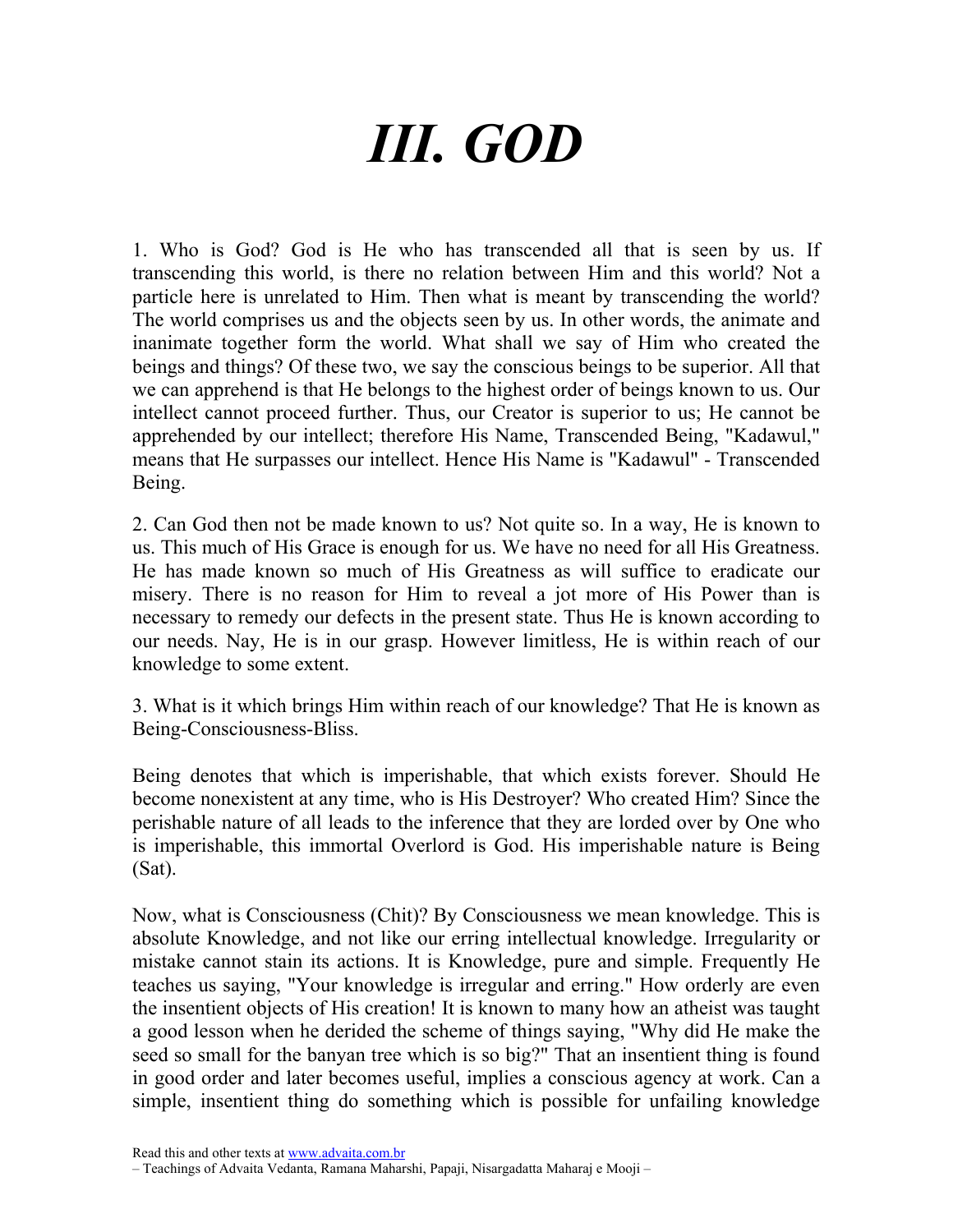only? Or, can't it be done by our inadequate knowledge? No, it can never be. Therefore God is said to be Consciousness (Chit) also.

Now, what is Bliss? It is the state of being free from desire for anything. It is Peace which is ever full. Were He to desire anything, how could He be better than ourselves? How could we gain Bliss from Him? He Himself would require another being to fulfil His desires. But who would think Him to be so? The state of selfcontentment is that of Bliss also. Therefore He is called Bliss (Ananda).

The three - Being, Consciousness and Bliss-are inseparable; otherwise, they would become naught individually. Hence, He is known as Being-Consciousness-Bliss (Sat-Chit-Ananda). Thus God remains not only transcendent but also falls within the reach of our knowledge as Being-Consciousness-Bliss.

4. He who has gained the fourth state and sees all as one, only he knows God truly as Being-Consciousness-Bliss. Words cannot express nor the ears hear how such a one is united with God; it is a matter of realization. But there are ways and means for such realization. They can be spoken of, learned and acted upon.

5. He who can be realized thus, is God. He has no name; we give Him a name. He has no form; we give Him a form. Where is the harm in doing so? What name is not His, or what form is not His? Where is the sound or form in which He is not? Therefore, in the absence of true knowledge of Him you can name Him as you please or imagine Him as of any form so to remember Him. Your hope for His Grace without any effort on your part is utterly fruitless. Should it be possible to have His Grace without any effort on your side, all would be alike; there would be no reason for any difference. He has shown us the ways and means. Make effort, reach the goal, be happy. Your idleness and selfishness make you expect His Grace without your effort. The rule for all is for you too. Do not relax your efforts. God can be realized by your effort only.

6. There is an effort which excels all others. This may, however, appear to be less effective than devotion to God with name and form. Nevertheless, this is the more efficient. It is simply the love which you extend to all beings, whether good or bad. In the absence of such love to all, your devotion to God amounts to a mere parody. Of what use are you to God? That you seek fulfilment of your desires from God without doing your duty towards the needy in the world must be attributed to your selfishness. In God's presence, there is no use for such. The workings that take place in His presence are all unselfish. Therefore, think that all the Centers are His and He is in all the Centers and thus be devoted to Him. God is truly bound by such high devotion.

7. As you go on ascribing names and forms to God and showing love to all because you have understood all names and forms to be His, your mind will gradually

<sup>–</sup> Teachings of Advaita Vedanta, Ramana Maharshi, Papaji, Nisargadatta Maharaj e Mooji –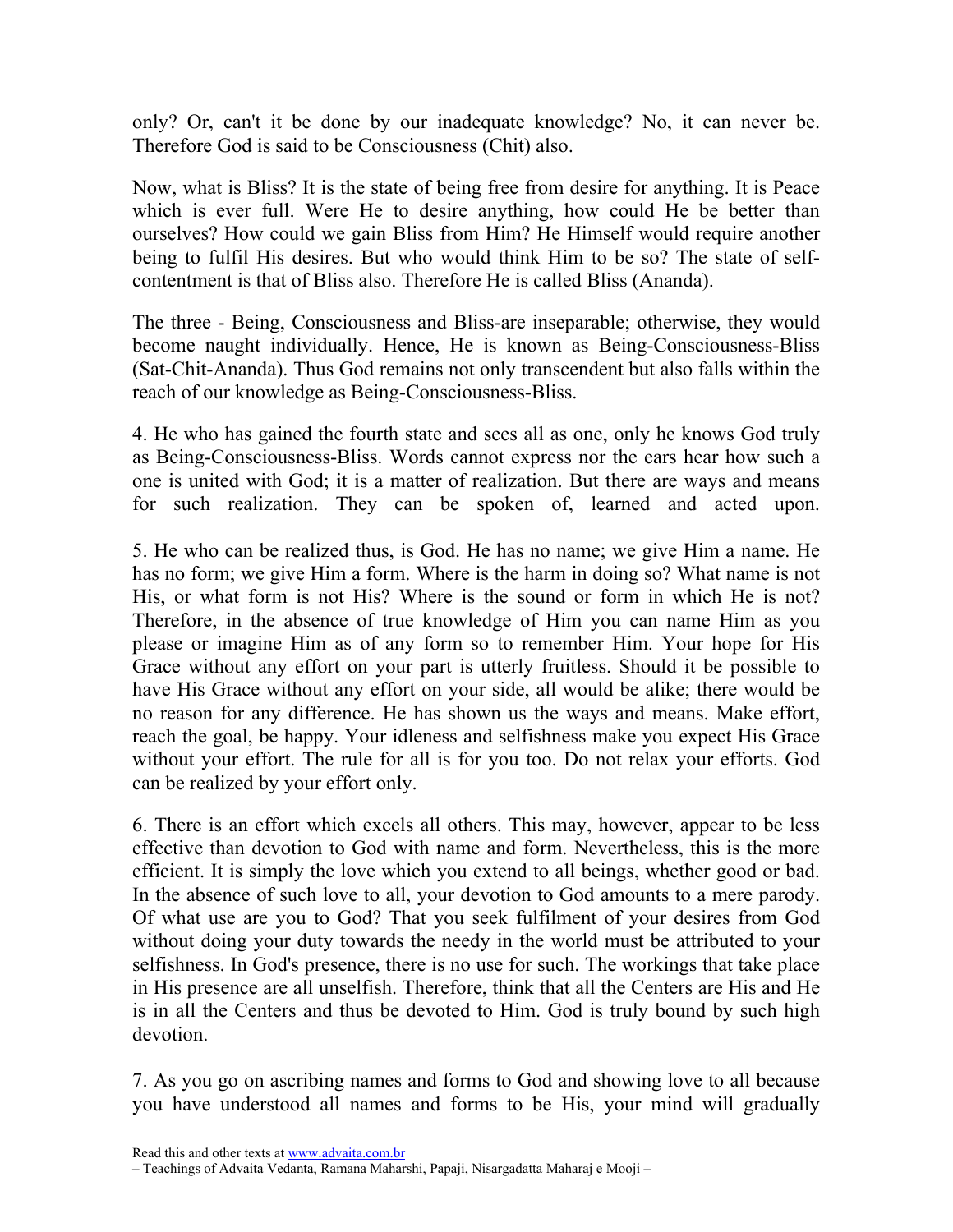mature. Just as the taste improves with the ripening of a fruit, so also you will recognize the waxing of good and the waning of evil in you. As your mind matures, there will come a time when you should meet your Master. This is not to say that you go in search of him or he comes in search of you. At the right time the meeting will happen. All are moving in their own ways. Your fitness brings you together, makes you trust him, makes him teach you the right way, also makes you follow his instructions. That is the straight way to reach God, which is to gain the fourth state. You will follow the way and reach your goal which is Being-Consciousness-Bliss, which is God.

8. The way shown by the Master is final, straight and making for unity. It is welltried, natural, and free from pain. When you are following the way shown by the master, doubts will not arise; there will be no fear. Are not fear and doubt the characteristics of the ways of darkness? How can they meet you in the way of Truth shown by the Master? In this manner, the way will itself speak to you and say that it is the right one. In that way, there will be nothing more for you to do but to meet your Master and learn from him. That way will be familiar to you, as the Master and God have made it so. Before you, he had treaded the way. He has shown you the way and you are following him. To how many will you show the same way? And how many more will follow the same way later? Obviously fear and doubt have no place in the way of truth. When once you have taken a step forward you will step back. The master's help is only for the first step forward. You need not do anything for your master in order to have the way shown to you. Know him to be the messenger of God sent down to disclose the way to the fit who have become ripe by their own efforts in either or both the directions mentioned earlier. It is God who sends this godly messenger just when you are ripe.

9. Practice with faith in the period of ignorance is called Bhakti (path of Devotion); the same, with knowledge, is called Jnana (the path of Wisdom). Of the two divisions ofJBhakti, the one is devotion to God with name and form, and the other is karma which is love for all. Of the two divisions of Jnana, the practice of the true way shown by the Master is called yoga and the resulting state is called Jnana (knowledge). It is natural for all to believe in something which is not seen and then to find it. Those who do not believe can never find. Therefore, the believers will gain something sometime or other and the unbelievers never gain anything. You can believe even for the simple reason that faith in God is not harmful. Thereby you can share the good effects. This world is meant only for creating faith in you. This is the purpose of creation. Have faith and you can reach God.

10. Though you may not believe all that is said of God, believe at least "There is God." This seed is very potent in its growth. It is so mighty as to negate all else and fill all by itself. It is so almighty that you will not see anything besides God, not even yourself. Truly, God is all.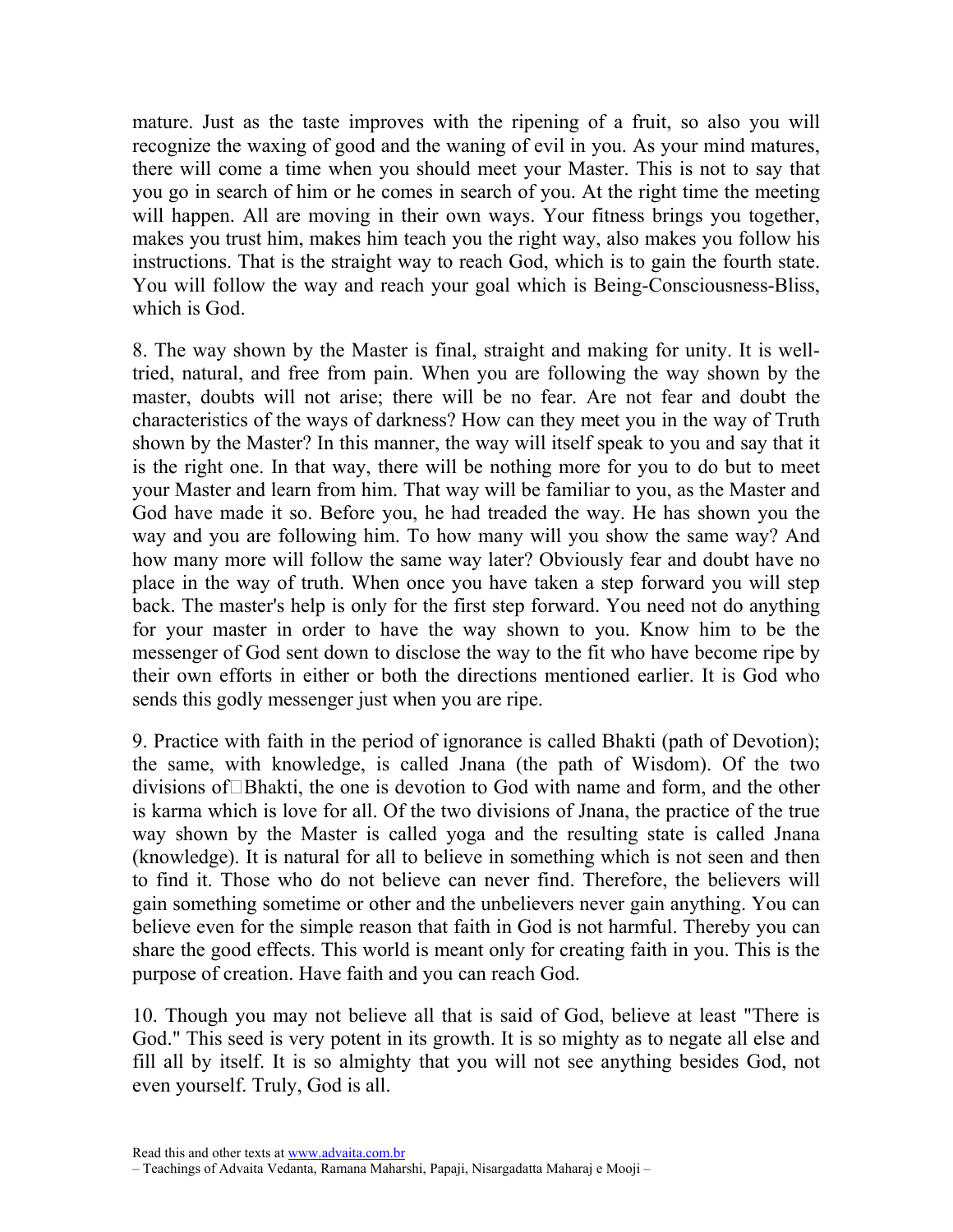## IV. PEACE

#### Peace - Equanimity - Equal Mindedness

1. What is peace? Although the world persists when a man is in deep sleep, does he have any cares concerning it? His mind is tranquil and refreshed. Should his mind be in the same degree calm and refreshed even when he is face to face with the world and is active therein, then there is peace.

2. Can the mind remain so even when the world confronts us? It depends upon our estimate of the world. The mind is more excited when one's own property is plundered than when another's property is similarly plundered. Of one's own things, the loss of one thing causes greater concern than those of another. Why? Because our estimate of the things is the cause of the degree of the delight or anxiety concerning them. Therefore, should one learn to regard all equally, the mind will be extremely peaceful. Or should all things be considered as our own and highly prized, then too there is no cause for pain. Why? What will a man regret? The mind which knows that universal concern is beyond its capacity, must needs become tranquil. Also when one feels that one has no claim on anything or that everything is perishable, the mind will remain cool. Thus there will be lasting peace if one looks on all as of the same value. Peace is dependent upon one's intellectual appraisals.

3. I shall now illustrate this. A man wakes up from a dream. His mind is happy or troubled according to his opinion of the things seen in the dream. But on waking, his mind remains unaffected by all the happenings in the dream; it remains the same. Why? Because, only now his mind has learned to value all the matters of the dream equally. He is not sorry for the cessation of the dream. Why? He is convinced that the dream is not everlasting and must end on waking. In the same manner, should a man be convinced that he cannot but wake up sometime from the long dream of the world, his mind will be unchanging. It is the state of freshness. This is the state of Peace.

4. This is not to say that his relation with the world will cease. Now only peace and freshness of the mind are his. His actions cannot but vary according to circumstances. The only change in him after the mind has become peaceful is this: his mind has known the truth and become unattached; therefore, it rests in peace. His actions though changeful will always be impartial. But the actions of others are changing and cannot be impartial. Thus, the coolness of the mind produces enormous good not only to himself but also to the world at large. Peace shows the way to right conduct.

<sup>–</sup> Teachings of Advaita Vedanta, Ramana Maharshi, Papaji, Nisargadatta Maharaj e Mooji –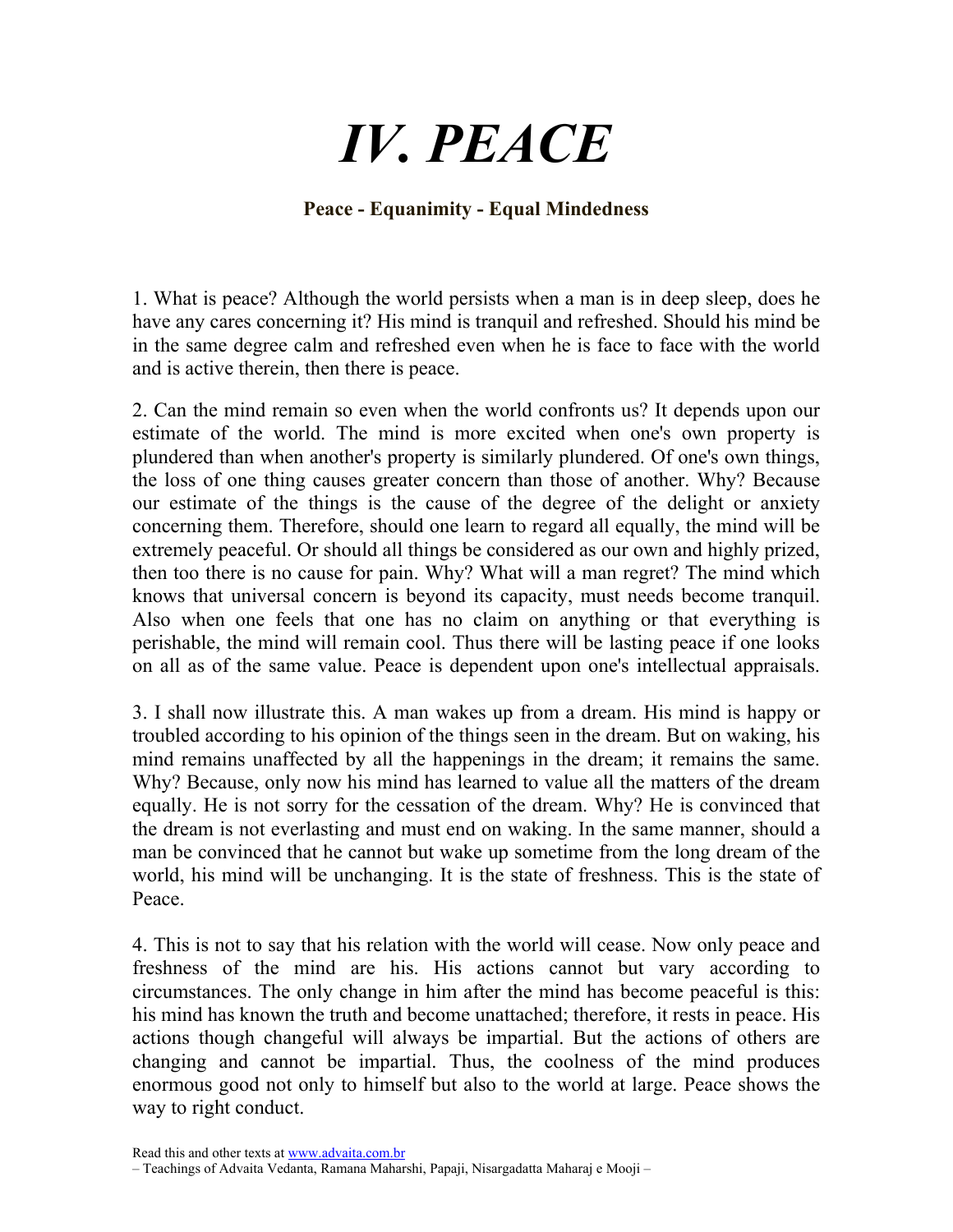5. A man walks with a lighted lamp in his hand. Can there be any hostility between the light and the ups and downs on the way? There cannot be. But light and darkness cannot be together. The light chases away darkness, it discloses the ups and downs on the way and makes the man walk carefully, whether he moves up, down, or sideways. It removes the cause of vain complaints, such as, "That snag hurt my foot" or "This hollow made me slip." Similarly, after peace is gained, the state of peace makes the man neither hate nor antagonize the world. Rather it dispels the darkness which conceals from our view the true nature of the world and its snags. In the absence of the light of Peace which enables people to adjust themselves to varying circumstances, they condemn the world as full of misery, as they would complain of the snags on the road. Therefore a man who has gained the utmost peace after knowing the whole world as a complicated dream, should not be considered either unrelated to the world or unconcerned with its activities; he alone stands in effective concord with it; only he is competent to be a man of action. Thus Peace is that which regulates one's duties.

6. The concern of a man of Peace in the actions of the world lies in rectifying them. Should he feel fear before this world, what hope of reformation can there be, especially from those who esteem it and want to possess it? They are in the grip of selfishness, blind to impartiality. To guide the blind on the way or treat the blindness of the eye, one's eyesight must itself be good. Similarly, it is for him to reform the world who has already discerned his unchanging nature from the changeful nature of the world and become peaceful. These cannot help serving the world. Why? Can anyone be so hard hearted as not to lift up a child when it slips and falls? So also for the wise ones who can rightly appraise the troubles of the world and help the people. Because he has already withdrawn himself from the mind and body the sage feels no concern under the strain of service to the world, just as the life principle does not suffer even when loaded carts pass over the corpse it has left behind (by itself). He will not shrink from work or trouble. Only truly realized peace can bestow such courage and coolness.

7. To all appearances. Peace will look poor and quite weak. But in effect, it beats all. In tenacity and courage, it surpasses all. After all, success depends on these qualities. Even if Mount Meru should topple over, the incident will hardly produce a gentle smile in the man of peace, or it will leave him unmoved. This state is helpful both for worldly and spiritual matters. True happiness in the world is his, and that happiness comes out of release from bondage. Peace means doing good to any one in any manner.

8. The obstacles to peace are several. They are meant to prove the man. When they confront us we should be wide awake and keep the delicate flower of the mind distant from even their shadows. If the flower of the mind be crushed, it will lose its fragrance, freshness and color; it will neither be useful to you, nor can it be presented to others, nor offered to God. Know that your mind is more delicate than

<sup>–</sup> Teachings of Advaita Vedanta, Ramana Maharshi, Papaji, Nisargadatta Maharaj e Mooji –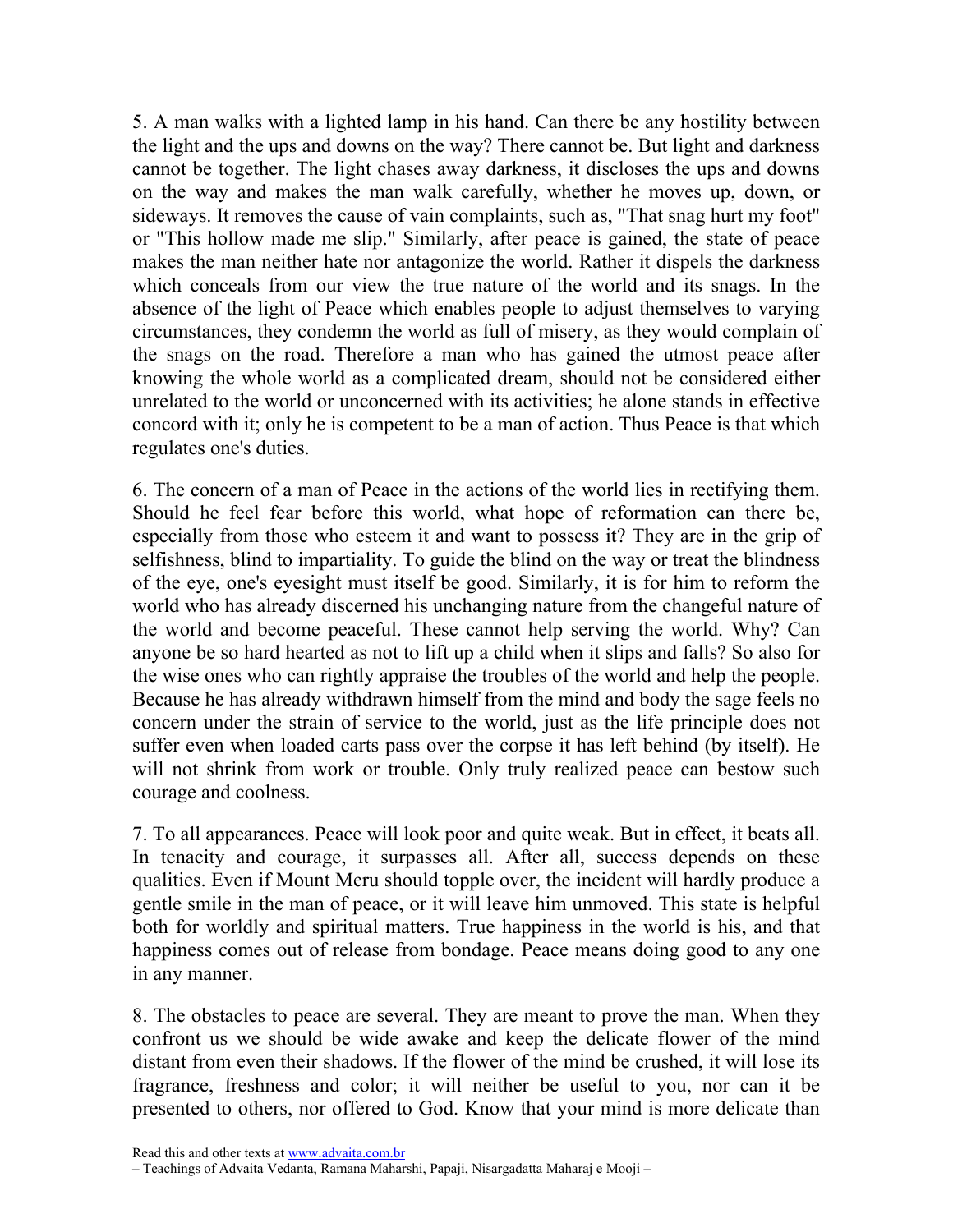even a blossom. By means of a peaceful mind, all your duties to yourself, to others and to God must be discharged. Let it release the same freshness throughout. All blessings for the mind are contained in Peace.

9. Unremittingly worship the God of your Self with the flower of your mind. Let the children of the mental modes watch this worship. Gradually they will learn to cast away their childish pranks and desire to delight like yourself. As they watch your Peace, they will themselves recoil from their vagaries. Continue the worship patiently. Be not led away by the vagaries of the mind. On the contrary, they should become peaceful by your peace. All must get peace.

10. I shall finish in one word: The essence of all the Vedas is "Peace."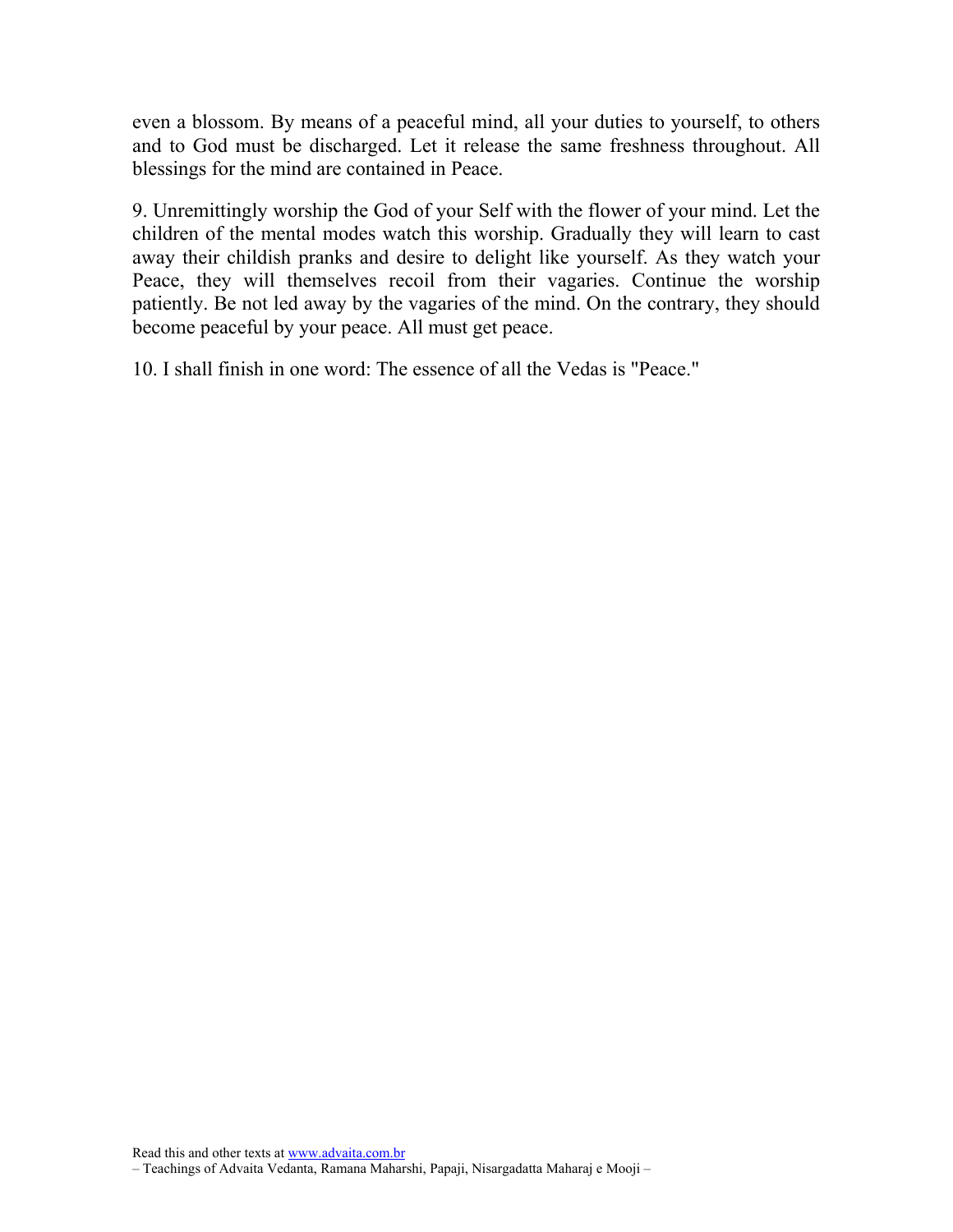## V. ACTION

1. All action is God's. His power has fixed each thing into its own individual function. By His agency the insentient objects and the sentient beings do their work. All actions are His.

2. All are doing their respective work. So what has God to do with it? We will first consider the sentient beings and, later on, the insentient objects. We are sentient beings. Let us first see whose actions are ours. We all desire a higher state and work for it. But our achievements are not uniform. Sometimes the goal is the same and so is the work, but why is there a difference in the results? Here God makes us understand that the action is His. Otherwise all must be alike. The difference in the conditions cannot be accounted for. Can there be anyone who does not wish to improve his position? Whatever their intention towards others, their intention towards themselves is surely honest. The conditions of people of the same intention are yet different. This is because all actions are of God.

3. All beings have the same intention; yet their efforts are of different degrees, so also their states. After saying this, the question arises: What is effort? Is it not simply a mental image? All these images have the same origin, namely, the common intention of all. Why then should the image of effort differ in each? Here too God makes us see that all actions are His.

4. If it is said that notwithstanding the same intention, the effort can vary according to individual capacity, the question arises: What is the source of this capacity? It is of the body and mind. The environment may also affect it. One must take account of all the factors before one makes an effort. However, these factors are not under one's control so that the effort may not be equal to the task. Therefore all actions are God's.

5. Again, if it is said that the body, the mind and the environment will gradually be made equal to the task, it implies a present incapacity. This is to admit that all actions are God's.

6. Now, is it for good or bad that people do not gain their objectives? It is certainly good. Why? Most of them are selfish. Judge for yourself if their success is for the good of the world or otherwise. You may ask: Should not the attempts of the unselfish be entirely successful? Though to all appearances they may look unselfish, yet they are not free from blemishes. These depend on the ego. If the imagined

<sup>–</sup> Teachings of Advaita Vedanta, Ramana Maharshi, Papaji, Nisargadatta Maharaj e Mooji –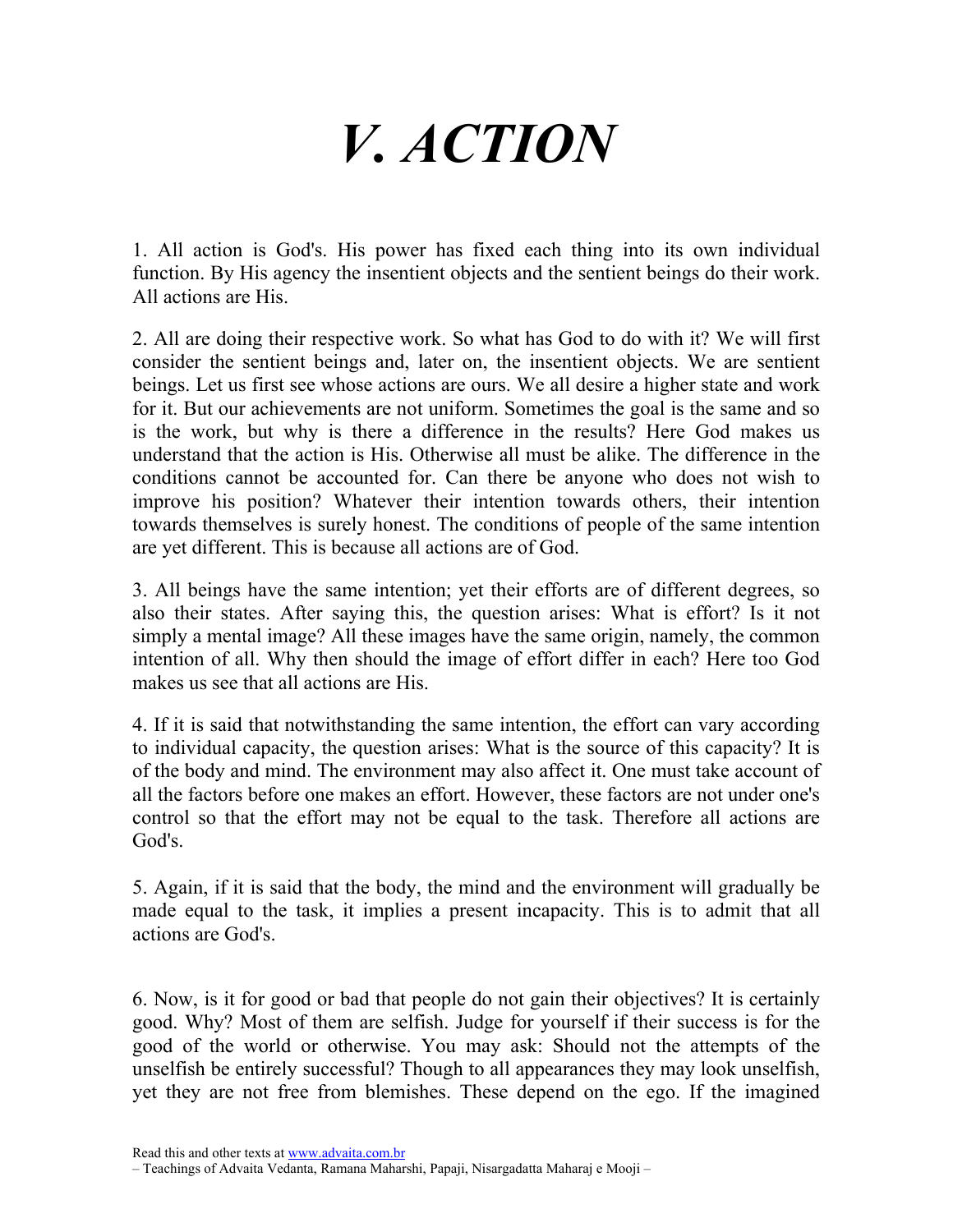unselfishness has given rise to a sense of superiority over others, God frustrates their purpose and teaches them that "You are also like others and I govern you". On the other hand, free from selfishness and free from ego is the representative of God, within whom the cloud of ego that conceals God does not exist and from whom God is ever shining forth. To such a one of true purpose (Sattva Sankalpa) all his intentions come out true. God shines forth directly in him. There is no darkness in him. Only he knows the Divine purpose as it is. Through him God fulfills the purpose of His creation. All actions are God's.

7. If it is asked: Is there not a single person of true intent? And why should not the world have all blessings in full? The answer, which is a secret, is that the sages who are aware that all actions are God's, wish to make it known to others as well. There is no greater good than to know that all actions are God's and not our own. This knowledge contains all the blessings in itself. Therefore the intention of the sages is to clearly instruct others in the knowledge of God and His actions. Even so, they do not say "Know God this very instant," but they teach the ways and means to knowledge and encourage us in right conduct-this much only. They do not say, "Be emancipated at once." Why? Because this is not possible for the common people. Nor do the sages say to God, "Liberate the people at once." Because the sages are free from the ego and think, "God knows what He should do and when to do it. What is there for me to say to Him?" Thus they wish only to do their work, without any interest in the fruits this work may produce. They have known that God alone dispenses the fruits of actions. Simply they watch the course of events in the world and do their work, never thinking of creating a world of their own. Why? To do so is a form of egoism. The creation is as it should be. Everything is in order. All actions are God's.

8. Knowing their actions are subservient to the Higher Power, how could they hope to achieve something dear to their hearts? No, they cannot. They will do their work simply as a duty. The scriptures say, "Do work, but do not think of its fruits." Just as anger unconsciously overpowers a man even though he is determined not to get angry, so also the sages of true intent (Sattva Sankalpa) may be shocked by the iniquities of the world and unwittingly think, "God, let that be made good!" If so, then it will certainly happen and good will prevail. This is the cause of some extraordinary events in the world. These extraordinary events are the results of a wish stealing into the mind of a sage. This is the law of nature. Who can change it? All actions are God's.

9. Whatever takes place, it is in the natural order of things. Also, it is right. Everything happens by His will alone. In truth, it is not wrong to think "He makes the thief steal." Why? Because at the time of punishment He also makes the thief suffer for the robbery. Thus, there should be no ill-will directed towards the thief. Such is the fruit of the knowledge that all actions are God's. Although there is no ill-

<sup>–</sup> Teachings of Advaita Vedanta, Ramana Maharshi, Papaji, Nisargadatta Maharaj e Mooji –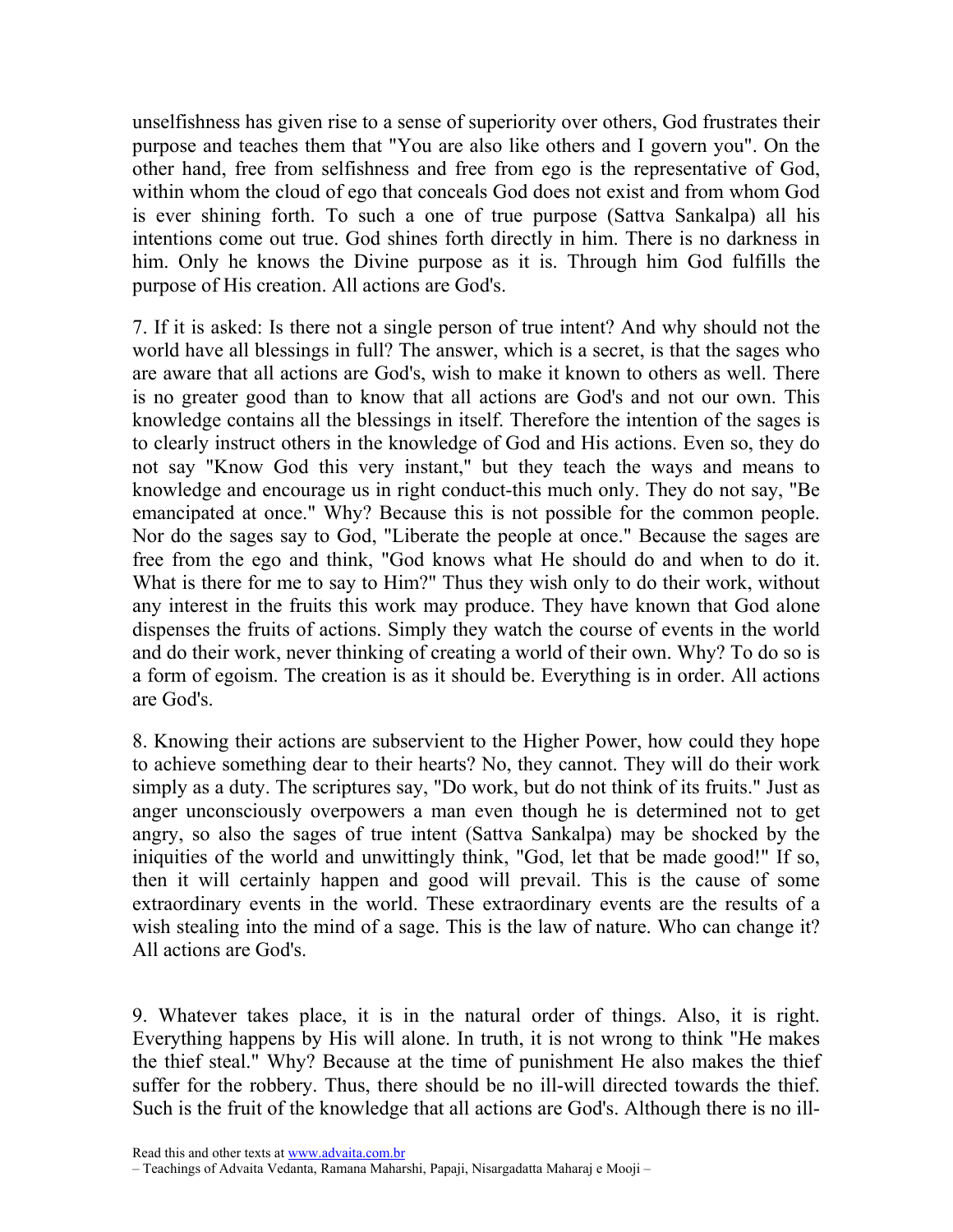will towards the thief, there is a dislike of theft. This is also the result of our knowledge that all actions are God's. How is this? Because the thief himself dislikes theft: Would he keep quiet if his own belongings were stolen by another? He would not. Who can be unaware that good is right and evil is wrong? Therefore the knowledge that all actions are God's will bring into the world an era of orderly conduct. Our knowledge does not extend further. We can repeat only what we know. We need not worry about what lies beyond our knowledge. This too is God's will.

10. One of the fruits of knowledge granted to us by God is the knowledge that all actions are God's. We are powerless to ask God, "Why do you act thus?" Because the fruits of our actions are not always according to our desire, all religions admit similar states of our powerlessness. In other words, because our powers are limited, we cannot but say that all actions are God's. The law which applies to us, applies to insentient objects also. Our law is no better than theirs. All is one. Even though some do not admit that all actions are God's, yet they admit their own incapacity. This itself is the act of God.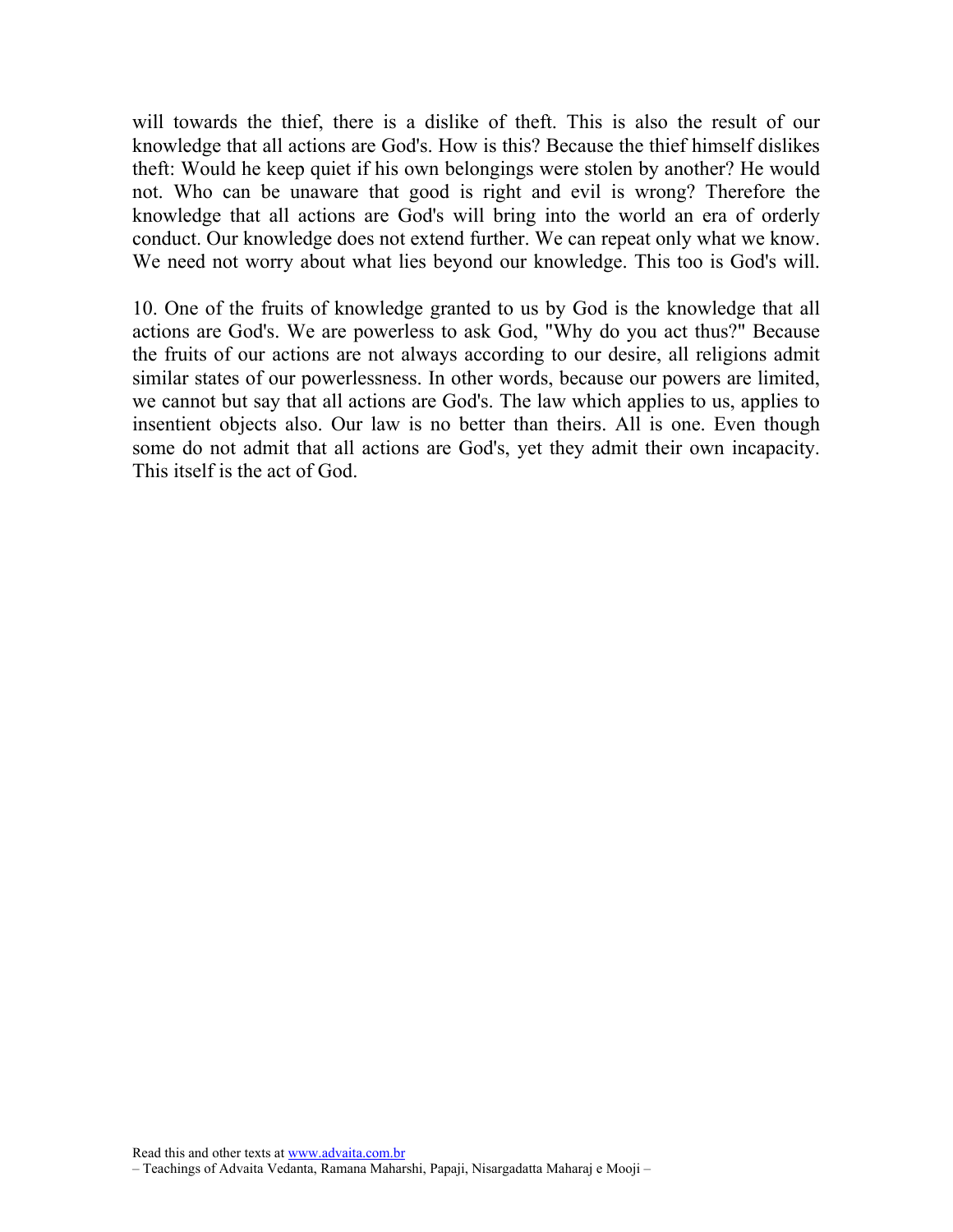# VI. EGO

1. Oh ego, all the evils of the world are from you. To crush you, the kings make laws and the wise give lessons. In spite of their efforts from time immemorial, alas! you are yet alive; you simply go into hiding and reappear again and again. Can there be no end to you? Yea, it is surely approaching. Another Ego has started to kill you. It is the Universal Ego called "I am Brahman".

2. Oh ego, think not that your enemy is of your kind. You are perishable whereas He is not. You are conceited as "I" because you always differentiate as "I", "you" and "he," but your enemy is free from this conceit. How? He harmonizes all differences, resolves all into Himself. Moreover, you feel enmity towards Him because he has arisen to kill you. But He has no ill-feelings towards you. How is this? Because you are not to be found in His presence. He regards you as a part of His limbs. Your loss in his proximity is the working of your own falsity; He would not think of killing you because you are of no consequence in His sight. Therefore, ego, you are His enemy, but He is not yours. More briefly put, you are your own enemy. Why? Owing to your greed you flaunted yourself before the Great One as you would elsewhere. Instantly, you were lost; therefore, the Universal Self obscures you by devouring you and then shines forth as All-light.

3. Oh ego, the evils of your works have no limits. You are not content unless you are exalted above others and others are lowered before you. Endless are your desires, such as "By what title shall I gain honor?" "In what form shall I appear elegant?" "Do others bow to me? Do others obey me in silence?" "Do others say that no one excels me?". Alas! How short is your life! And yet to how much do you aspire! And how much evil you do! You have deluded yourself that there is happiness in such ideas and in differentiating yourself from all others. This is not to your good. Why not? Are not others also entitled to all these? What is your share in things which are common to millions and millions of others? Such being the case, do not desire in vain to rule over all. By your vain desire you bring about evil to yourself and to others. Listen to my friendly advice. Truly speaking, He whom you regard as your mortal enemy is your friend. He knows how to make you worthy of true greatness and blessings. Surrender to Him. This Universal Ego does not treat you as an enemy but is your greatest benefactor.

4. By no means can you discover what He will make of you unless you surrender yourself to Him. However much I may speak of it, you cannot understand. It is a matter of experience. Doubtless He will do nothing less than exalt you to His state. Therefore, be not perplexed about your future; directly surrender yourself. You can always turn away if joy does not overtake you from the very instant of surrender.

<sup>–</sup> Teachings of Advaita Vedanta, Ramana Maharshi, Papaji, Nisargadatta Maharaj e Mooji –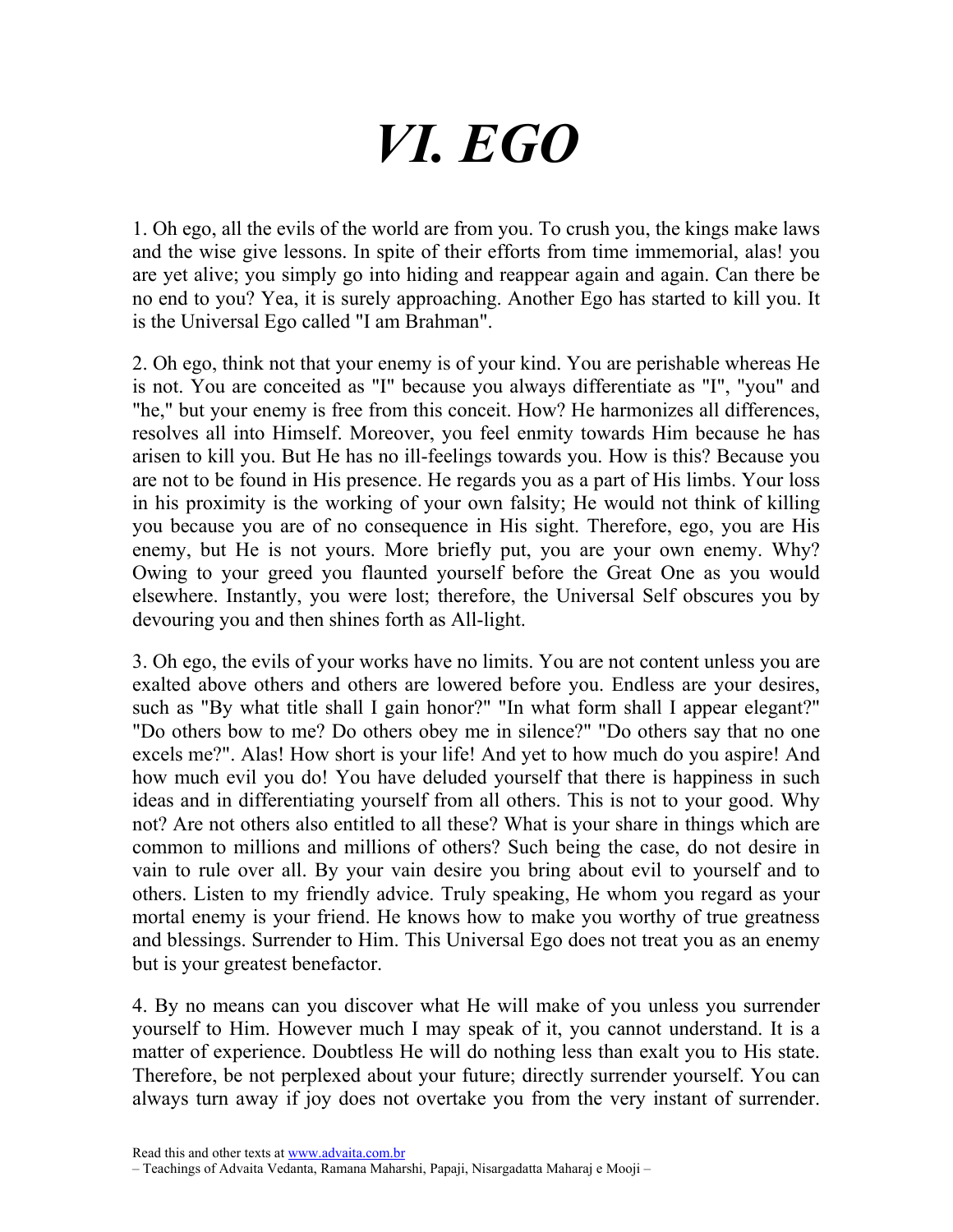Just as the drinking of milk starts with an agreeable taste and ends with the satisfaction of hunger, so also surrender starts with delight and ends with Perfect Bliss, which lies beyond even pleasure and pain. Therefore your goal, without doubt, is this Universal Ego (I-am-Brahman).

5. What will be your new name after surrender? There is no name besides yours. The Vedas laud you; the world praises you; the essence of religious teachings is yourself. Then what is your form? All forms are yours. There is no form which is not yours. What is installed in the temples of worship is you; what is described in the Vedas is you; festivities and celebrations are all for you. Now what can be your power? In your presence the world is active; each is what it is, because of you. Briefly said, all things glorify you and bear witness to your being. They are duty bound to do so. You would not have even dreamt that this will be your state. Start at once, be not self-conceited. The Universal Ego awaits you.

6. Do you wish to wake up from your dream or continue in it? How long will the dream images last? Be not idle, shake off your sleep, wake up! You are witnessing your own mental images and imagining more and more. It is all in vain. Just find out who it is that sees the visions. Do not delude yourself that you are these that rise and sink in you. Wake up. The instant you wake up you will know that waking is better than this dream. Get up! The Universal Ego waits to rejoice at seeing you awake.

7. Fear not the cessation of the present ego dream. Once you are awake you will enjoy the same all the more. You will no longer be deluded and will observe it with cheerful detachment, unconfused. The folly of all appearances will be understood and you will have no burdens. In dream your mental imagery assumes shapes. On waking you know the dream as just a dream. Do not mistake dream for the waking state. Know the dream as dream. For doing so, you must reach the state of "I-am-Brahman" (Universal Ego) and wake from the illusion of the ego.

8. I have instructed you for your good and not in my own interest. If you believe me, you should act upon what I have taught you. On the other hand, if you see no good in what I have said, then turn away from this ideal. How can I help you if my advice and all the advice of the saints do not make any impression on you? No state is higher than this. Believe me, it is for your good that you realize this truth; and through you others may realize the same. Be free from self-conceit. Start at once. Realize that the Universal Ego is your own.

9 Oh ego, see how you are a slave to all and therefore suffer. How pitiable is your state! All are hostile to you! When you say "for me only," all others will also contend "for me only, for me only". When you say "I am great," they protest, "Why? We are also." All are hostile to you. Owing to the troubles caused by others, your mental images increase a million fold. Should you not rise above them and profit by surrendering to a Master? Then all your enemies will befriend you. If you say to

<sup>–</sup> Teachings of Advaita Vedanta, Ramana Maharshi, Papaji, Nisargadatta Maharaj e Mooji –